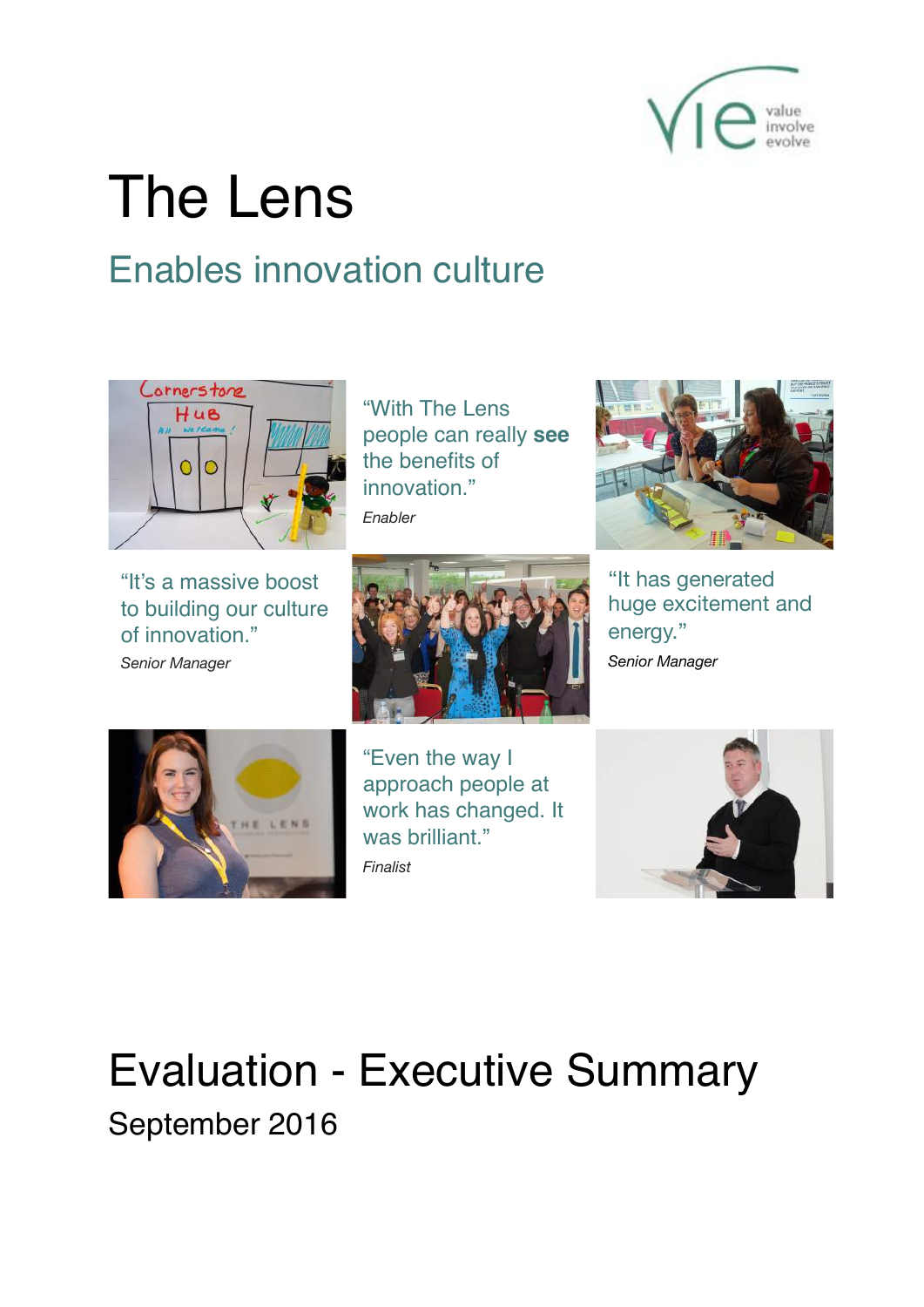

# **Introduction**

### **The Lens**

The Lens develops **workforce innovation** by developing front line staff as internal innovators or Intrapreneurs, their peers as Judges and managers as Enablers.

These groups participate in two phases of The Lens: Encouraging & Enabling Intrapreneurship and Developing Intrapreneurship. The process includes a Final, where Intrapreneurs pitch their ideas to Judges for a share of an investment fund and mentoring support.



### **Evaluation scope and method**

The evaluation focused on *learning* from how The Lens worked in its first cycle in four **charities.** It developed an understanding of The Lens' **effects**. The evaluation did not look at the support that is offered to winners after the Final. The evaluation method included interviewing a sample of people in each organisation and running a Learning Event to test initial findings. The views of 42 people were captured and analysed and put into context through reference to relevant literature.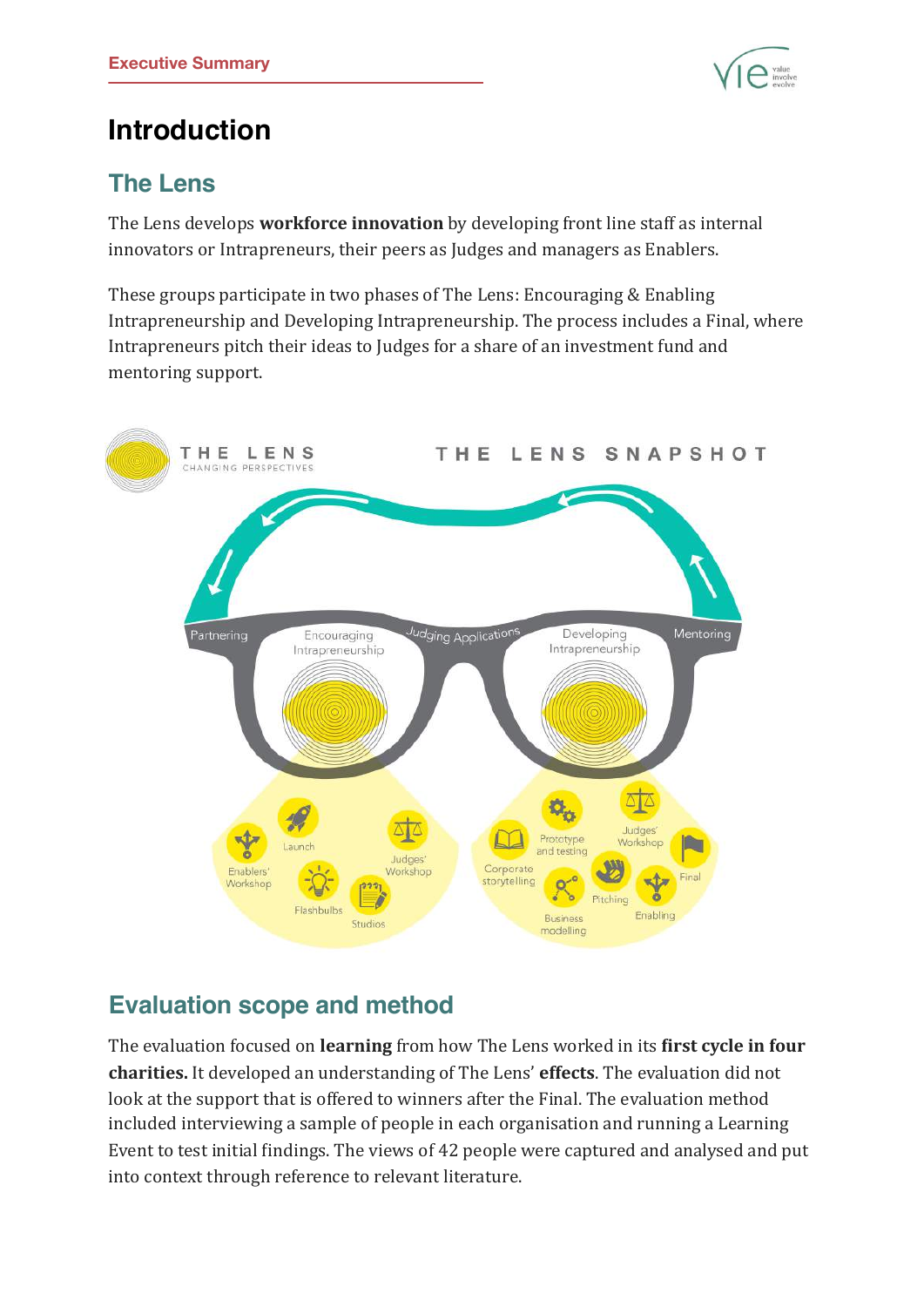

## **Findings**

The first cycle of The Lens:

#### **• Widened participation**

It enabled each of the organisations to include more of their workforce in innovation, not just the "usual suspects", which in turn:

#### **• Found and developed useful ideas**

Senior Managers and Lens Enablers agreed with the Judges' view that the ideas presented were a strong fit with existing organisational direction. Intrapreneurs were supported to develop their ideas and The Lens also worked with Judges and Enablers leading to:

#### **• Developed capacity and skills**

The Lens developed Intrapreneurs' resilience and appetite for learning; it increased their confidence to make more use of their skills, interests and observations in their job; and it developed wider networks and cross-organisational awareness. This led to professional development because Intrapreneurs applied their learning to their day-job. This development of Intrapreneurs, alongside work with Enablers and Judges, and the high profile of the Finals in each organisation, meant that The Lens:

#### **• Generated momentum**

Ultimately these effects on participants culminated in a buzz around innovation in each organisation. Participants thought that running further cycles would strengthen the effect and that this would be felt beyond people having ideas for a second round.

"The benefits to staff are really huge. We're quite pioneering here so it's only going to be a really good thing, to have people so confident."

*Senior Manager* 

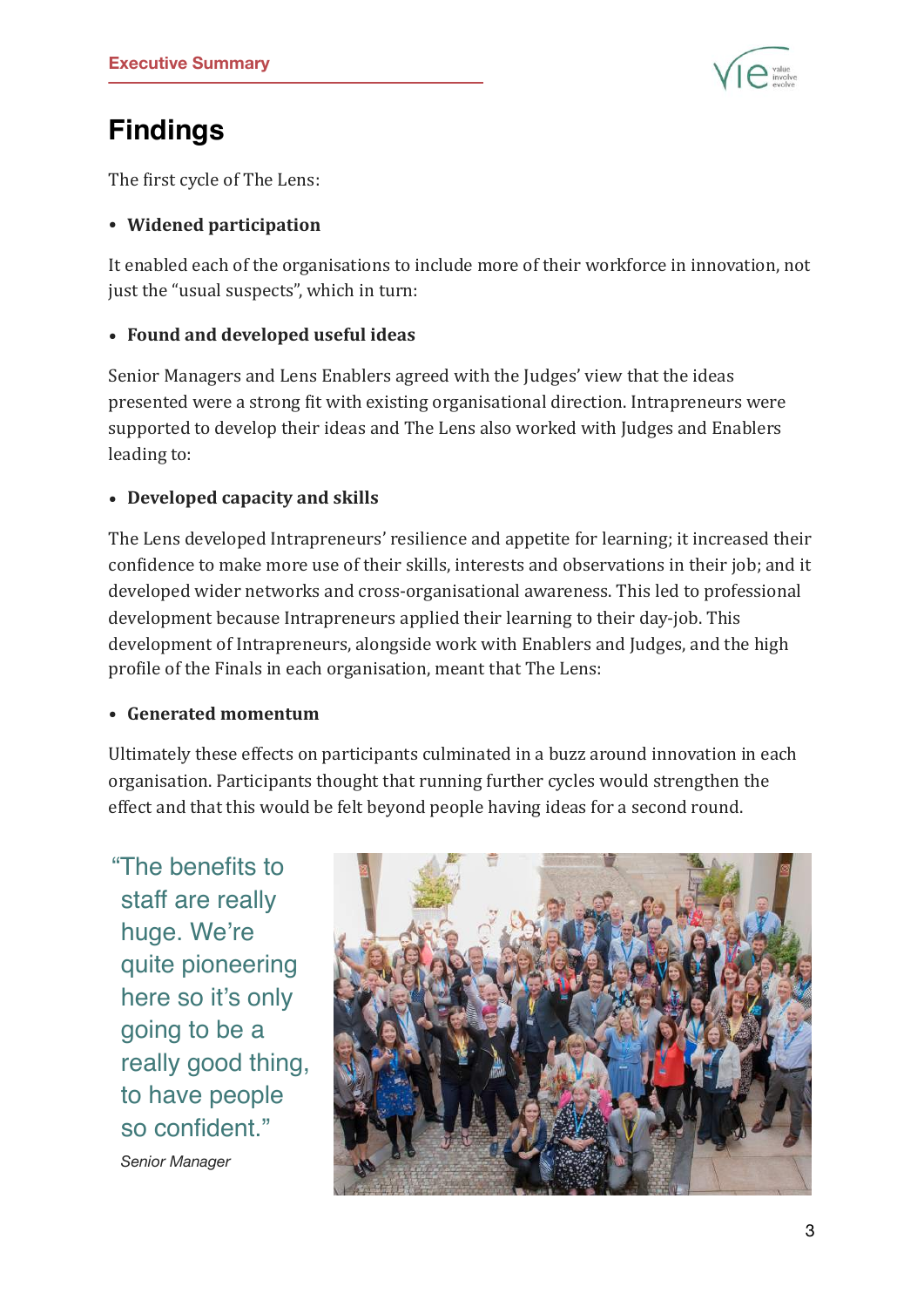

Participants confirm the value of The Lens:



Participants thought that **running further cycles of The Lens would contribute to sustainable culture change towards workforce innovation becoming the norm** in their organisations. This view is backed up by findings of a systematic review into sustaining culture change (Willis et al. 2016), who identify six principles including two that The Lens is particularly strong on: "fostering distributed leadership" and "promoting staff engagement".

Participants also made suggestions for how The Lens could be tweaked to be even more successful in its second cycle in their organisations; details can be found in the full report. The overwhelming view was that the Lens is high quality and well designed.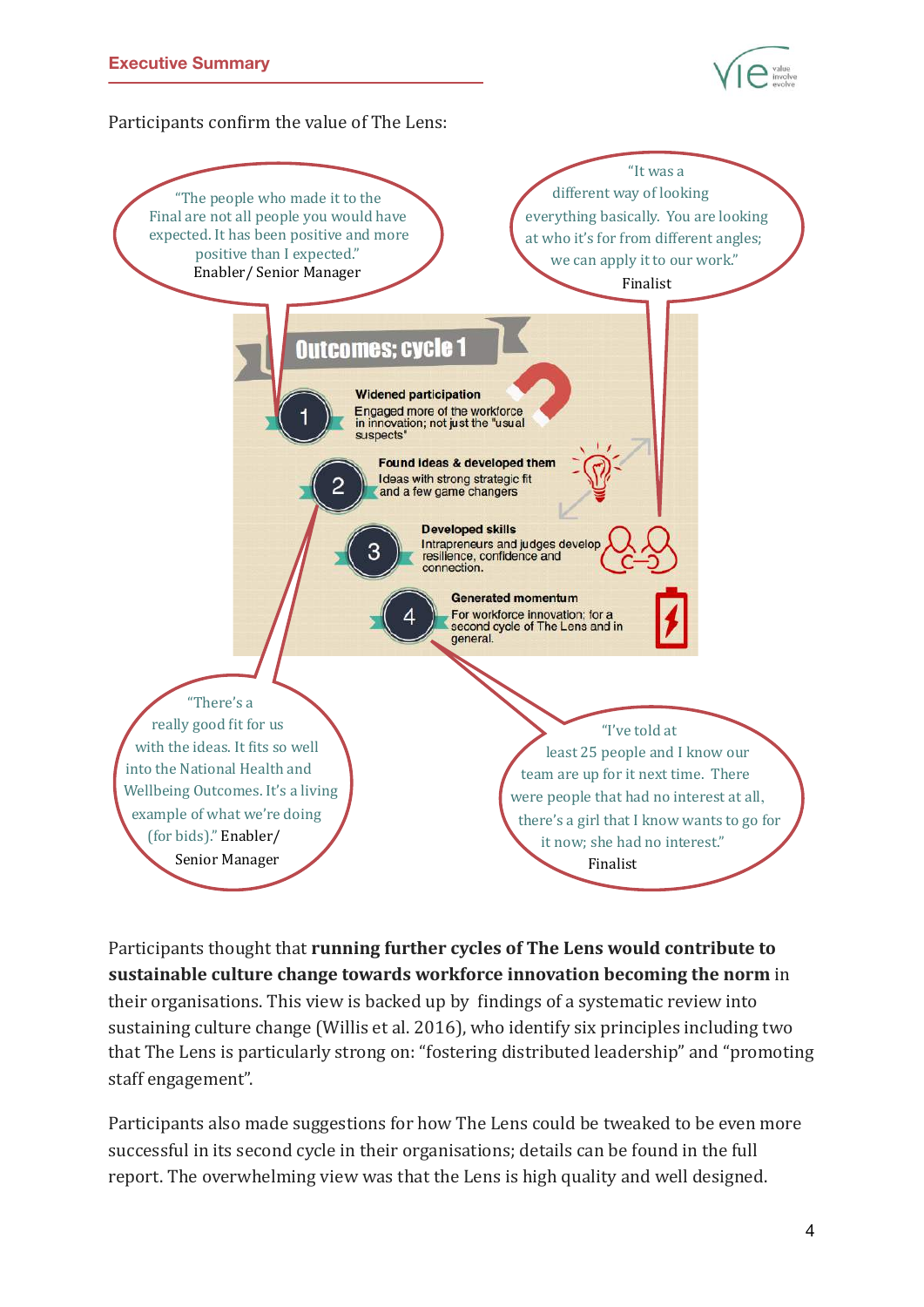

# **Conclusions**

Innovation is often considered important in the public and third sectors because of shrinking resources and increased demands, which disproportionately affect medium sized charities (NCVO, 2015). In comparison to other intrapreneurial programmes, **The** Lens is a lean approach and therefore well suited to addressing innovation in **smaller organisations**, not just large organisations.

Given the complexity of social problems, it is important to include a wider range of people in initiatives aimed at innovation, including front-line workers working directly with people that the organisation seeks to serve (NPC and Lankelly Chase, 2015). Involvement of a wider range of employees in innovation has also been recognised as important to private companies' productivity and competitiveness (Totterdill, 2015). However many organisations struggle to achieve inclusion of their workforce in innovation. The Lens is a practical way for organisations to enable employees to **have their ideas heard and acted upon.** Although it attracted good ideas, empowering people to participate in innovation may be the most important aspect.

The Lens also addresses the risk of rejection of ideas that challenge organisational **norms** (Birkinshaw and Ridderstråle 1999), although it does require an open mind on the part of senior managers to achieve that.

Lastly, The Lens is not just about the Intrapreneurs, nor their ideas. By working with others in the organisation as peer Judges and Enablers it has developed a unique selling proposition. The Lens is well placed to enable workforce innovation culture across **the public, private and third sectors.** 

"This is an ear to the ground, it's trying to be close to people. That's why The Lens is so attractive. It is about that triangle; turning it on its head."

*Senior Manager*